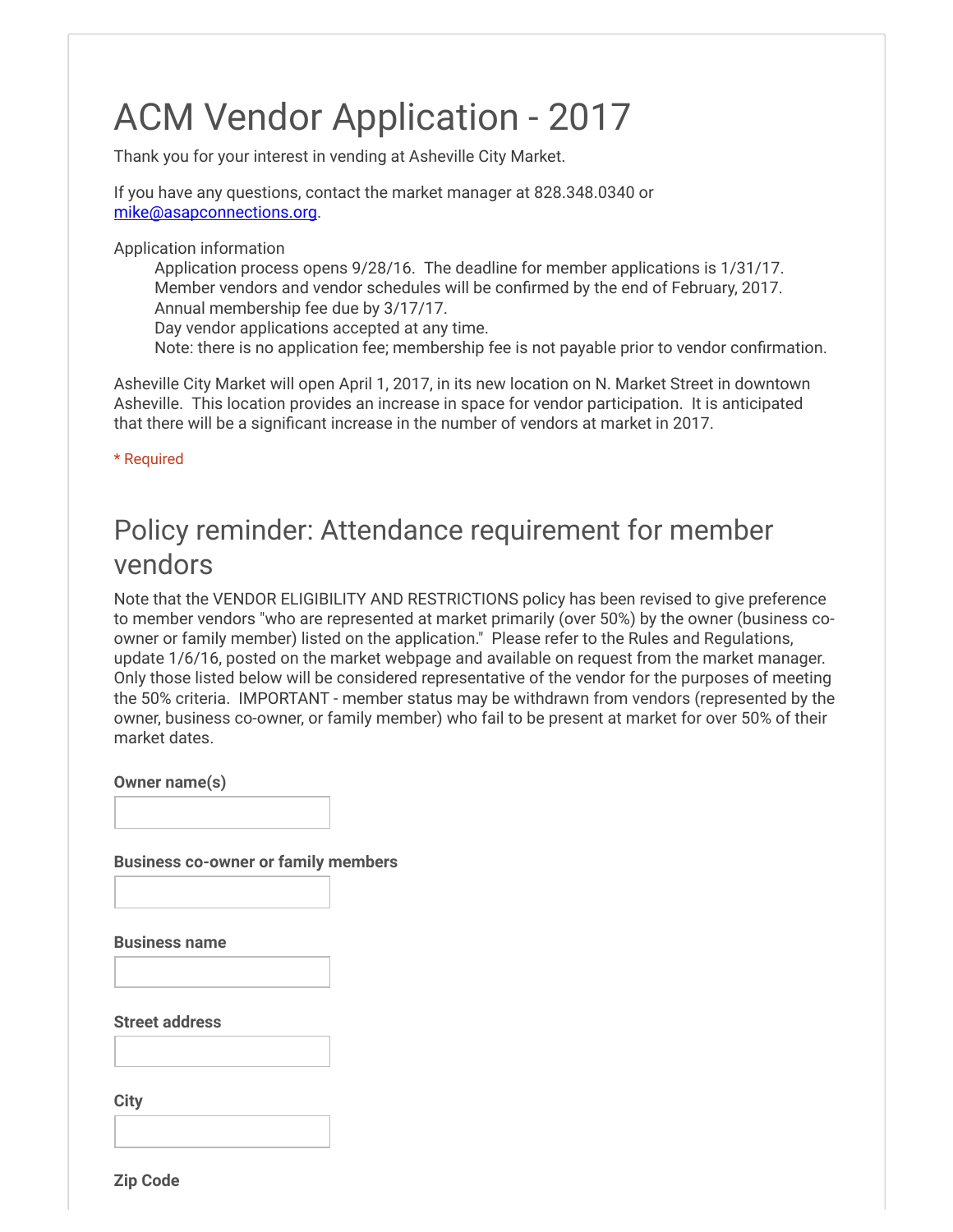| Phone        |  |  |
|--------------|--|--|
|              |  |  |
|              |  |  |
| <b>Email</b> |  |  |
|              |  |  |

### Vendor representative guidelines

In addition to owners, list any vendor representatives (e.g. family member, employee, or intern) involved in production.

Vendors and at-market representatives must be involved in the production of products sold at market. An individual involved in production regularly grows, raises, or produces products sold at market,

Examples include soil preparation, planting, transplanting, maintenance, (weeding, watering, pruning, etc.), harvesting, animal care, food production (cooking, processing ingredients, etc.), art/craft design or creation, etc. Operational or administrative activities NOT considered as involved in production include equipment maintenance, bookkeeping, staff supervision, packaging, etc.

This requirement is clearly and specifically intended TO EXCLUDE VENDOR REPRESENTATIVES HIRED PRIMARILY OR SOLELY FOR PRODUCT REPRESENTATION AND MARKET SALES. Volunteers or interns of similar nature are also not allowed.

Limited use of ll-in market representatives due to circumstances beyond the vendor's control must be approved by the market manager in advance. Emergencies will be given due consideration. Excessive use of ll-in representatives may result in loss of market dates or exclusion from market participation.

#### List representatives involved in production

Describe representatives roles in production

### Vendor status

MEMBER - Members are assigned space for reserved market dates throughout the year. Reserved dates are determined as part of the application and confirmation process. Members participate in the election of vendor representatives and may serve on the market's Oversight Committee after first year requirement.

DAY VENDOR - Day vendors are assigned scheduled spaces as available and at the discretion of the market manager.

LOCATIONS - Vendors may apply to participate in one or both of the market locations (Saturdays downtown and/or Wednesdays at Biltmore Park Town Square). Dates selected below.

#### Vendor preference

 $\bigcirc$  member vendor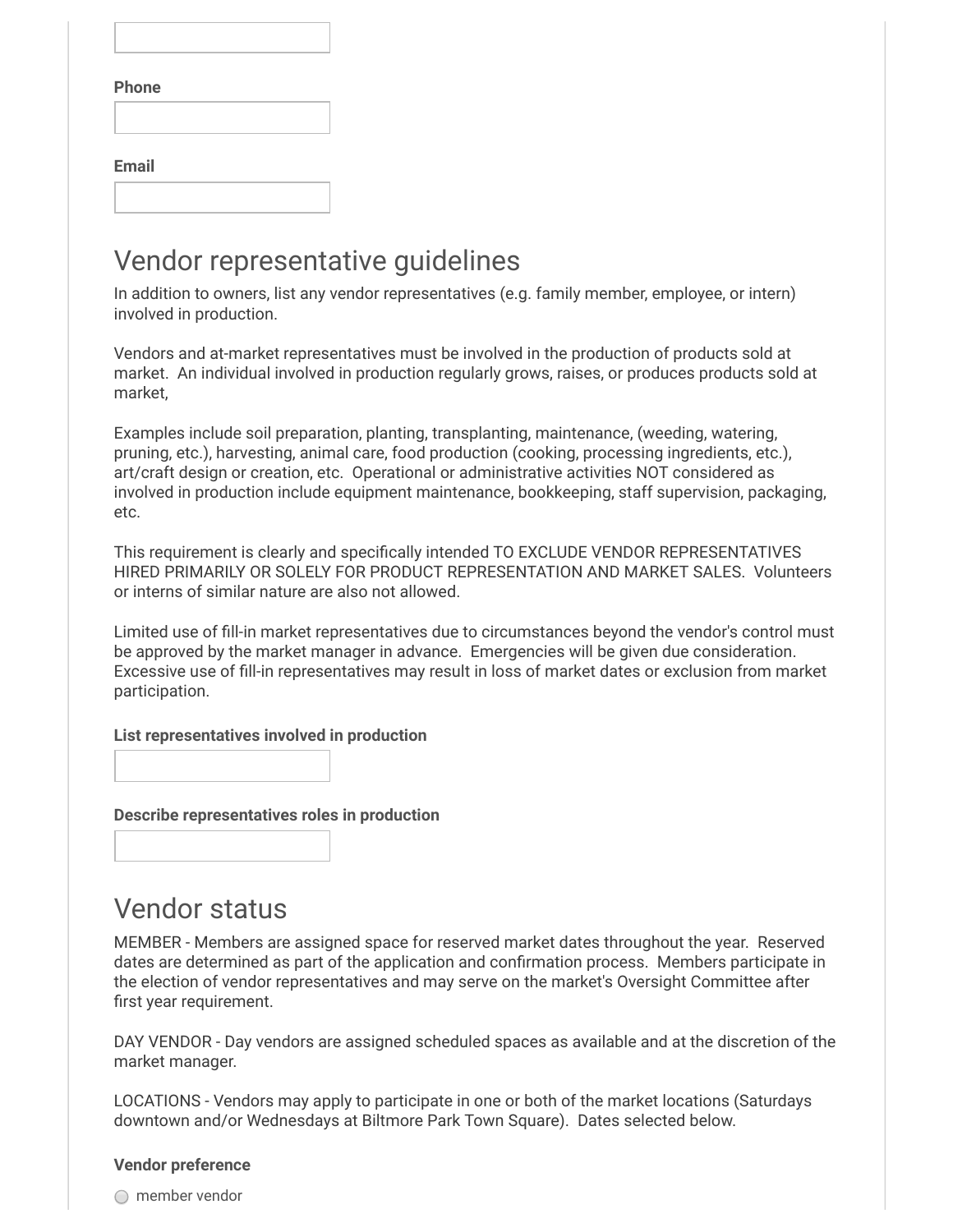#### Location

- ACM, Saturdays, downtown
- ACM-South, Wednesdays
- ◯ both market locations

# Applicant review

All applicants should note VENDOR ELIGIBILITY AND RESTRICTIONS as detailed in the Market Rules and Regulations (posted online). Vendor selection preferences apply to application review. Product mix management goals are also considered in order to serve the best interests of the market.

## Vendor category

Category assignment is determined by the market manager based on application information provided or completion of a site visit checklist. Vendors who apply to sell in more than one category are evaluated and assigned a category by the market manager according to primary products to be sold.

Farm products and plants - vegetables and fruit, eggs, honey, herbs, plants, plant starts, cut flowers, cheese and other dairy products

Value added or prepared foods - food products, prepared foods (processed, packaged or sealed, ready-to-eat, etc.) and non-food products

Art / craft - contact market manager for additional information regarding review of products

Note - Items sold by art/craft vendors must be handcrafted with an emphasis on the labor-intensive use of unfinished materials to create distinctive art and craft. Handcrafted components must functionally or aesthetically dominate non-handcrafted components. Preference WILL NOT be given to the reproduction of original art/craft that diminishes its unique quality or results in a "mass produced" impression. Preference will be given to achieve market representation of farm sourced or traditional art and craft forms. Applicants must provide images of their work for review.

### Market fees

Membership fees \$100 / year - downtown only (Saturdays) \$100 / year - south only (Wednesdays) \$150 / year - both locations

Weekly fees \$23 / week - member \$33 / week - day vendor \$05 / week - electrical access (limited)

### Product list - enter percentage of total sales for each category and list products below.

% of farm sales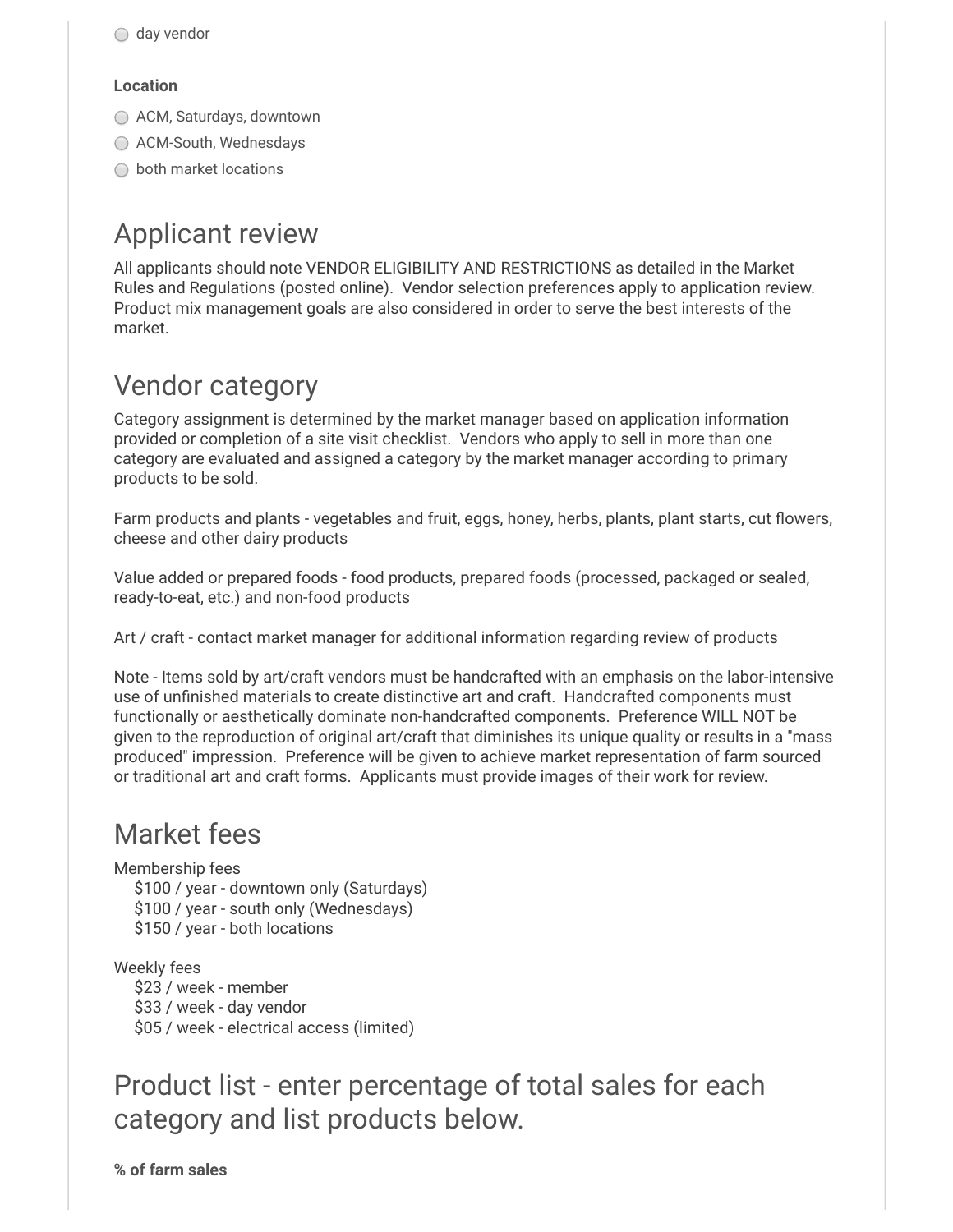% of value added or prepared food sales

% of art / craft sales

List farm and plant products to be sold - e.g. produce, eggs, meat, fish, herbs, plant starts, herbs, cut flowers, honey, cheeses, etc.) NOTE: list percentage of product sales that will be plant or plant starts

List value added or prepared foods to be sold - e.g. food products, prepared foods (processed, packaged, or sealed, ready-to-eat) and non-food products. NOTE: Preference is given to foods made with locally produced ingredients or featuring local farm products. Applicants are encouraged to list local ingredients used.

#### List art / craft products to be sold

#### Saturday downtown market - select dates

- $\Box$  April 01
- April 08
- April 15
- April 22
- □ April 29
- $\Box$  May 06
- $\Box$  May 13
- $\Box$  May 20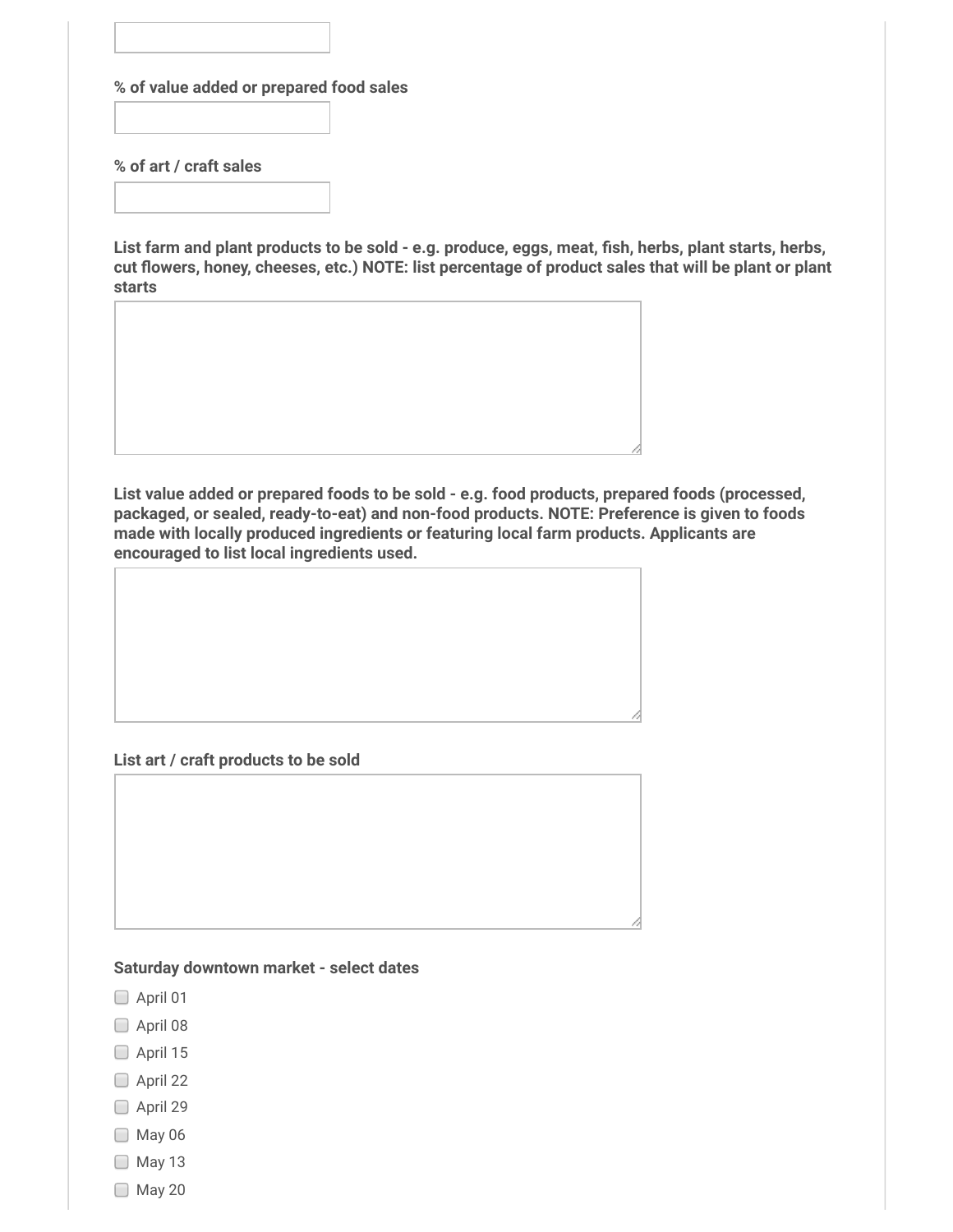- May 27
- June 03
- $\Box$  June 10
- June 17
- June 24
- July 01
- July 08
- $\Box$  July 15
- $\Box$  July 22
- $\Box$  July 29
- Aug. 05
- Aug. 12
- □ Aug. 19
- Aug. 26
- □ Sept. 02
- Sept. 09
- $\Box$  Sept. 16
- Sept. 23
- $\Box$  Sept. 30
- □ Oct. 07
- $\Box$  Oct. 14
- □ Oct. 21
- □ Oct. 28
- Nov. 04
- Nov. 11
- Nov. 18
- Nov. 25
- Dec. 02
- Dec. 09
- □ Dec. 16

#### Wednesday south market - select dates

- April 05
- April 12
- April 19
- April 26
- May 03
- **May 10**
- May 17
- $\Box$  May 24
- $\Box$  May 31
- June 07
- June 14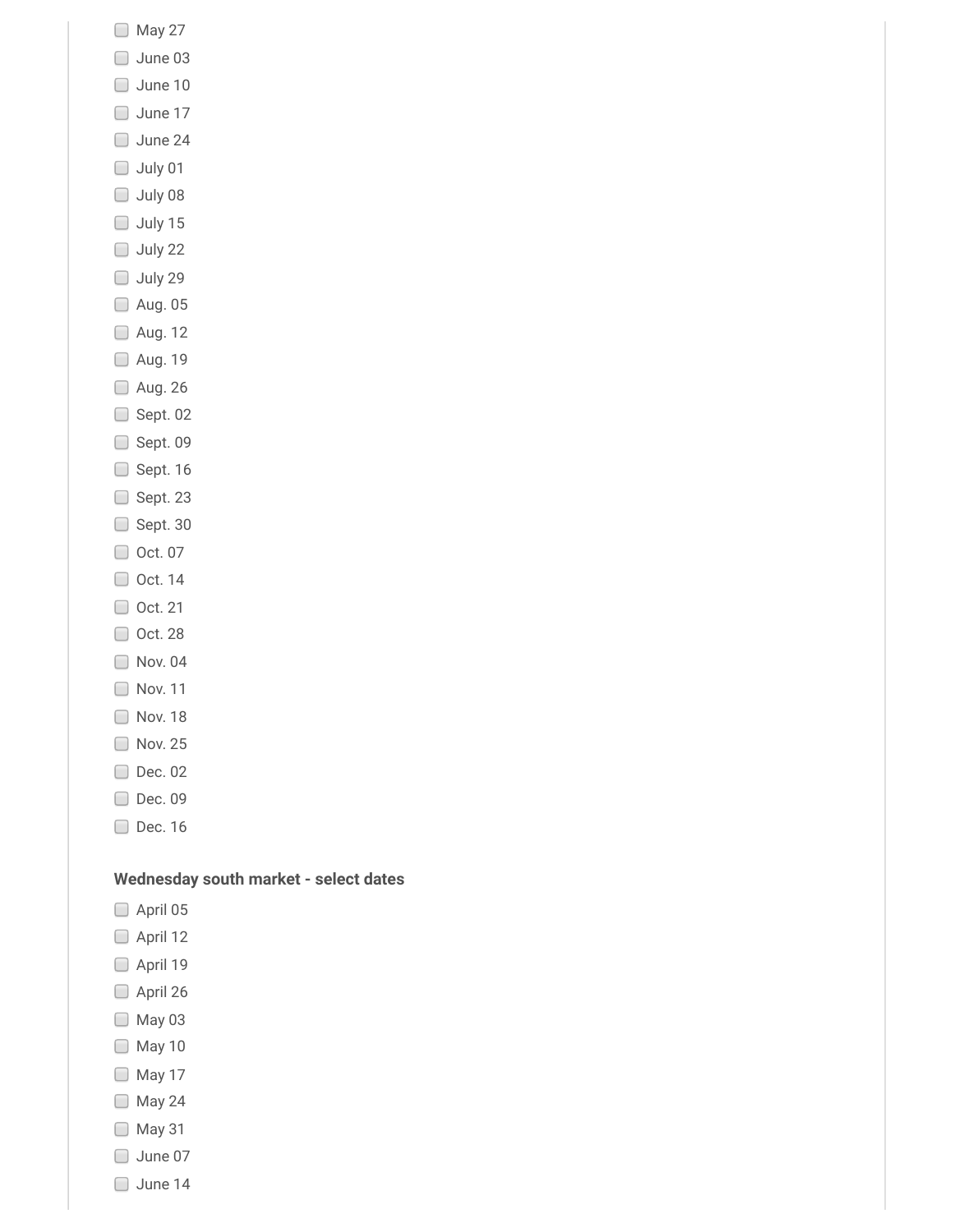| Uune : |  |
|--------|--|
|        |  |

- June 28
- $\Box$  July 05
- $\Box$  July 12
- $\Box$  July 19
- $\Box$  July 26
- Aug. 02
- **Aug. 09**
- □ Aug. 16
- Aug. 23
- **D** Aug. 30
- $\Box$  Sept. 06
- $\Box$  Sept. 13
- $\Box$  Sept. 20
- $\Box$  Sept. 27
- $\Box$  Oct. 04
- □ Oct. 11
- □ Oct. 18
- □ Oct. 25

# License, permit, certification, and inspection requirements

The market manager may complete a farm or production site checklist as a condition for vendor approval. Vendors are required to comply with all Federal, state, and local laws governing food safety and labeling and will provide the market manager with valid and current documentation of required licenses, permits, or certifications.

#### Indicate with of the following apply to your production and vending

|  | <b>NCDA Kitchen inspection</b> |
|--|--------------------------------|
|  |                                |

- NCDA Meat handler's license
- $\Box$  FDA Short course certification (for acidified foods)
- $\Box$  USDA Organic certification
- City of Asheville Privilege license
- Sales tax ID number
- □ Other:

# EBT, credit, and debit processing

PARTICIPATION IN THE MARKET'S TOKEN PROGRAM IS REQUIRED. Applicants agree to accept tokens at market. Reimbursement checks are scheduled for every other week pending unforeseen processing delays. Checks are distributed at market or mailed to vendors if not in attendance. Additional details available online.

# Risk management, insurance, and hold harmless provisions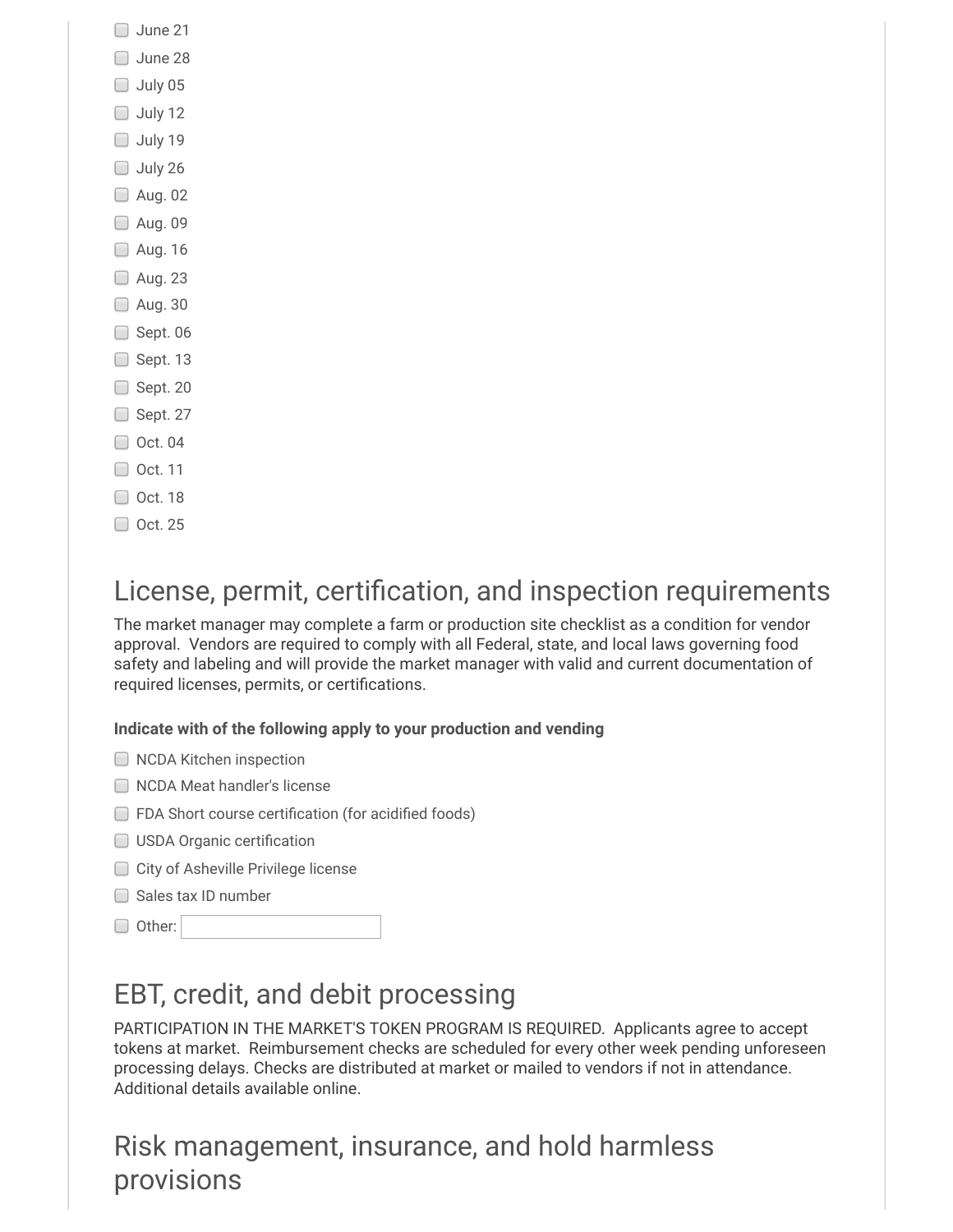Asheville City Market's risk management efforts include best practices, education, and enforcement to promote a safe and healthy environment. Vendors must participate actively in these efforts and take all steps necessary to assure health and safety.

Vendors, as a condition of participation in the Market, agree to the following hold harmless provisions:

Each vendor participating in the Asheville City Market shall be responsible for any loss, personal injury, deaths, and/or other damage that may occur as a result of the vendor's negligence or that of its servants, agents, and employees, and hereby agrees to exonerate, hold harmless, indemnify and defend Asheville City Market and A.S.A.P., its successors and assigns, from and against any and all losses, damages, claims, suits or actions, judgments and costs, and attorneys fees which may arise or grow out of any injury or death of persons or damage to property in any manner connected with the vendor's products, operations, or vending at the Market.

A.S.A.P. holds general liability insurance for Asheville City Market. This insurance DOES NOT cover vendor spaces or products. Vendors must have insurance covering participation in the Market. As it is not practical for the Market to manage each individual vendor's insurance coverage, this is a self-enforced requirement.

### Oversight Committee service

I volunteer to be a candidate for election to the Oversight Committee (vendors eligible for service after first year requirement). Committee service is a two-year term and requires a commitment to attend monthly meetings.

○ yes

○ no

### Policy update - READ AND ENTER INITIALS BELOW

Please be aware of the following market rules and regulations:

Membership preference is given to farms and vendors a) that are supportive of product mix priorities, b) have limited access to comparable direct markets, and c) who are represented at market primarily (over 50%) by the owner (business co-owner or family member) listed on the vendor application.

Members are allowed to miss 20% of their reserved dates. The weekly vendor fee will be due for dates missed over the limit (based on the application schedule submitted and updated in June). Scheduled dates are in effect as of the first market attended (late starts do not count against the limit). Long term absences due to exceptional circumstances may be reviewed by the Oversight Committee.

Vendors must provide advance (before market opens) notice for a market absence. The weekly vendor fee is due for absences with no prior notification.

Note: all vendors are responsible for being informed regarding market Rules and Regulations (posted online or emailed by request) and with informing their representatives regarding compliance.

Enter your initials \*